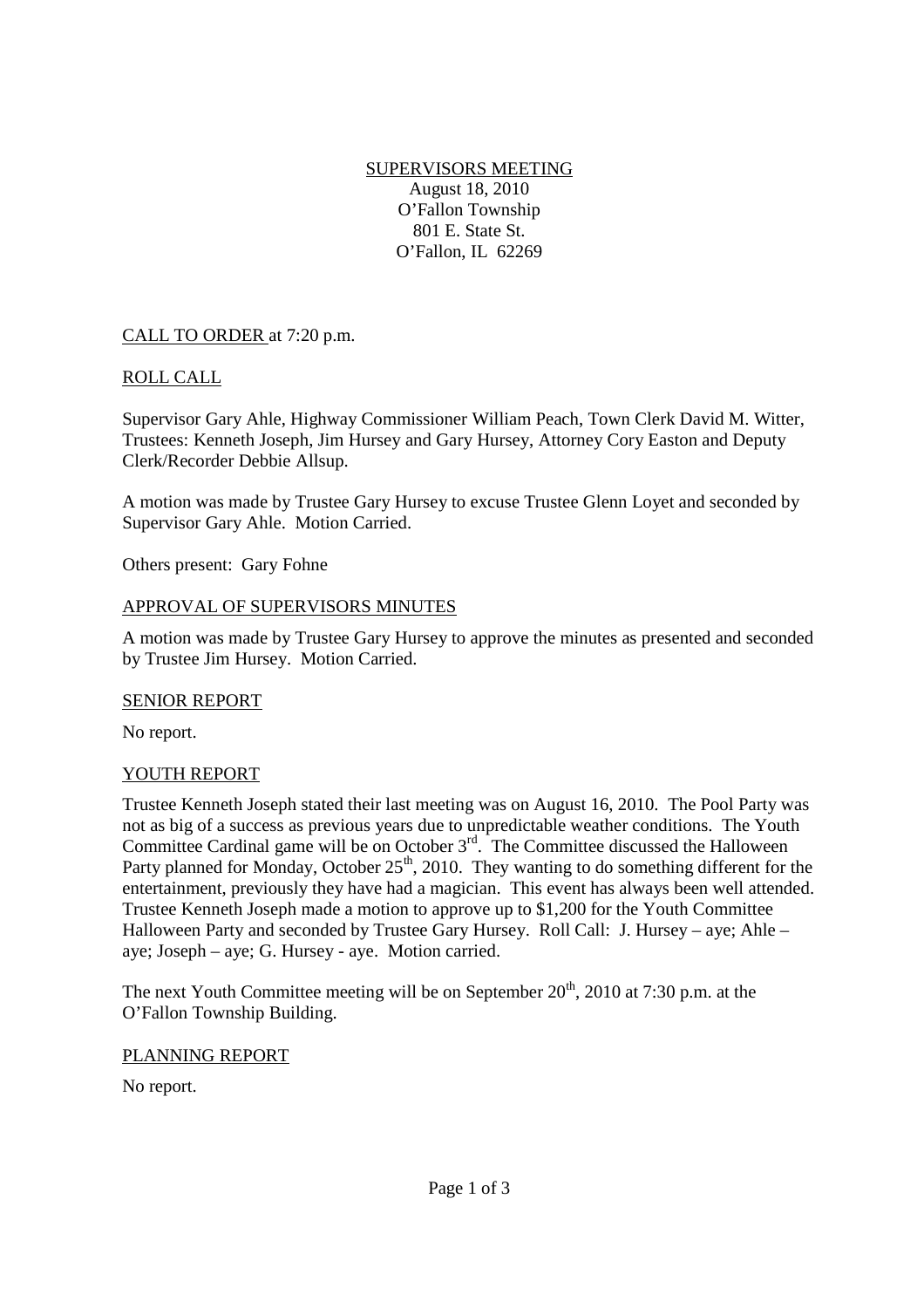## AFTER PROM REPORT

No report.

## TRUSTEES REPORT

No report.

## TOWN CLERK REPORT

Town Clerk Dave Witter stated he attended the TOI Educational Seminar last Saturday, August 7, 2010. He received information on FOIA (Freedom of Information Act).

## SUPERVISORS REPORT

Supervisor Ahle stated there has been a change in the location for the St. Clair County Township Officials Association meeting on Thursday, August  $19<sup>th</sup>$ , 2010. It will be at the Millstadt Community Center, 102 S. Jefferson, Millstadt, IL.

Supervisor Ahle stated other Board Members and himself received a letter from a former employee, Debbie Dawson, requesting the Board consider including her in the raises given to two employees retroactive to April 1, 2010. Only 2 (two) of the 15 (fifteen) employees of the Township received raises. A discussion followed. Trustee Gary Hursey stated because of the precedence it would set, he made a motion to deny a retroactive pay increase for an employee no longer employed by the Township at the time the raise was granted and seconded by Trustee Kenneth Joseph. Roll Call: J. Hursey – aye; Ahle – aye; Joseph – aye; G. Hursey aye. Motion carried.

## UNFINISHED BUSINESS

Supervisor Ahle received a letter from County Clerk, Bob Delaney's office, addressing the ADA (Americans Disabilities Act). The mandated building changes will not affect the General Election on November 2, 2010. Highway Commissioner Peach stated the only change we would need to do is remove the handicapped signs bolted to the building and install them on posts anchored to asphalt parking lot. A brief discussion followed.

Supervisor Ahle presented the sample ad to be placed in the new Chamber map being created by Village Profile. Trustee Gary Hursey suggested adding the Food Pantry to the services provided and asked if it would be possible to edit out the Food Pantry sign in the picture which resembles a For Sale sign. A motion was made by Trustee Kenneth Joseph to approve the ad with the above referenced changes and seconded by Trustee Gary Hursey. Roll Call: J. Hursey – aye; Ahle – aye; Joseph – aye; G. Hursey - aye. Motion carried.

# NEW BUSINESS

None.